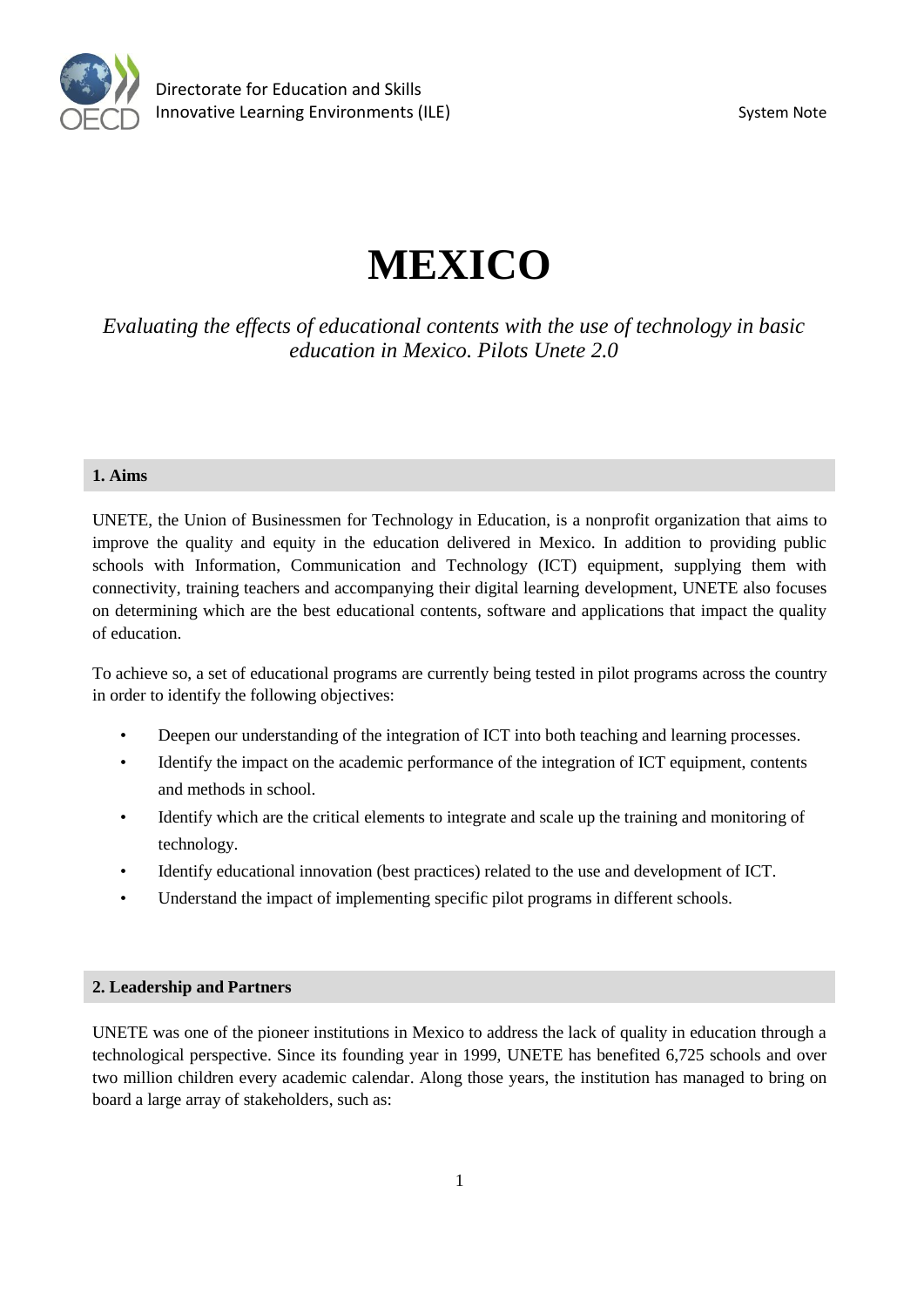

 Directorate for Education and Skills Innovative Learning Environments (ILE) System Note

- **Domestic and international firms**: Private companies have been a constant source of funds and support.
- **Regional governments:** The local Ministries of Education have been large donors and partners in delivering our value proposal.
- **Federal government:** The Federal Ministry of Education has supported our efforts by fueling our operations and encouraging our influence across the country.
- **International organizations:** International organizations have become a more involved stakeholder for our success.
- **Parents:** Every time we equip a school, parents join efforts to provide the minimum infrastructure to support a computer classroom.
- **Teachers:** The time and effort that teachers invest in our project (both learning and using ICTs to teach) involves and extra commitment on top of their normal duties.
- **Public at large:** We have massive campaigns labeled "redondeo" (rounding) in favor of education where millions of people donate pocket money when they buy at groceries stores.

In order to validate and reinforce our value proposal, we coordinate and liaise with universities, research institutes, ICT companies, government, private firms and the civil society.

Additionally, we have promoted the independent evaluation of VALORA, a nationwide agency of educational evaluation with a strong reputation in the market.

The programs to be evaluated are the following: BRAINET, CLASSMATE, KHAN-ACADEMY, LEXIUM, READING COMPANION, SELVA LACANDONA, TAMSA, BRAINPOP, EDUCARE, GALILEO, VILLA APRENDIZAJE y VITAMINA.

#### **3. Strategies and activities**

Since early 2012, UNETE began the review of the various hardware and educational software programs, as well as different methodologies based on ICTs, to support technological resources provided to public schools embedded in low-income communities.

After the analysis and depuration of different alternatives, the institution began several pilot programs and implemented them in 128 schools installed throughout the country in 15 states. The states involved are: Aguascalientes, Baja California, Chihuahua, Coahuila, Chiapas, Guanajuato, Hidalgo, Jalisco, State of Mexico, Nuevo Leon, Puebla, Sinaloa, Tamaulipas, Tlaxcala and Veracruz.

Each education provider trained the corresponding teachers and designed a way to monitor the progress in the schools involved. UNETE, along with VALORA, made a diagnosis of each school (both teachers and students) in ICT attitudes and usage. An evaluation system with instruments (surveys) for principals, students and teachers has been structured. The progress will be compared and contrasted against a set of 49 schools defined as the control group. Finally, two stages of implementation will be evaluated with field work in June and November respectively, given that the lengths of the pilots are framed by the academic calendar. The first results are expected to be available in July 2013.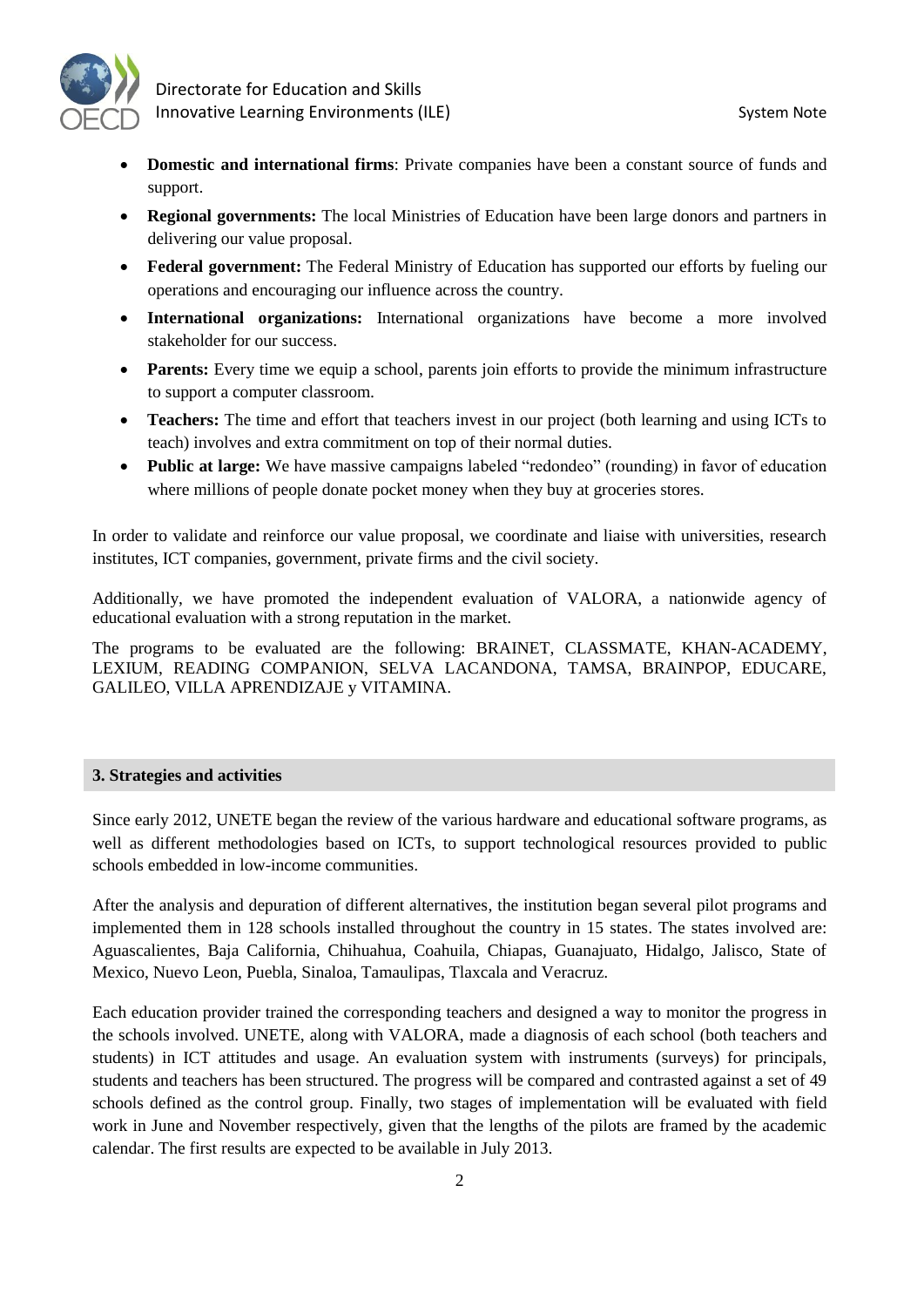

# **4. Context**

Mexico is undergoing profound changes in its Constitution pertaining education public policies. The longwaited reform aims to end with obscure practices in the education system and strengthen accountability and teacher qualifications to promote a professional development. These changes consider training and individual evaluation of more than one million elementary school teachers; hence, a big effort to focus on quality teaching.

This context represents an interesting opportunity for UNETE to share its expertise on understanding the effects of ICTs in the academic performance and using the best practices available to promote quality in education.

The flexibility, speed and execution track record that UNETE has developed so far is an attractive asset to test education initiatives in the public school sector. It also brings the possibility to provide a quick feedback to the government in order to fine-tune massive educational programs before implementation and raise the standards of basic education through the appropriate use of ICT. Therefore, the initiative for this project comes at a critical time for better quality in the education system of our country.

# **5. Resources**

Most resources for project UNETE 2.0 come from donors committed to improving the quality in our country. Additional resources are from the suppliers that have been associated with UNETE to carry out this project, which is expected to have an impact, not only nationally but also in Latin America.

#### **6. Development over Time**

The initiative of UNETE 2.0 was developed in early 2012. It took the institution months of meetings with content providers and the process of evaluating which programs were worth of testing in the pilots. By the end of 2012 several pilots started and the rest, depending on their specific characteristics, were implemented subject to the academic cycle and the availability of the schools involved.

Currently the pilots are in the process of evaluation and we expect to have the corresponding results by July and November of 2013.

The reach had to be modified because of budget concerns. Initially, we aimed to evaluate many contents, but the institution did not have enough resources to achieve so.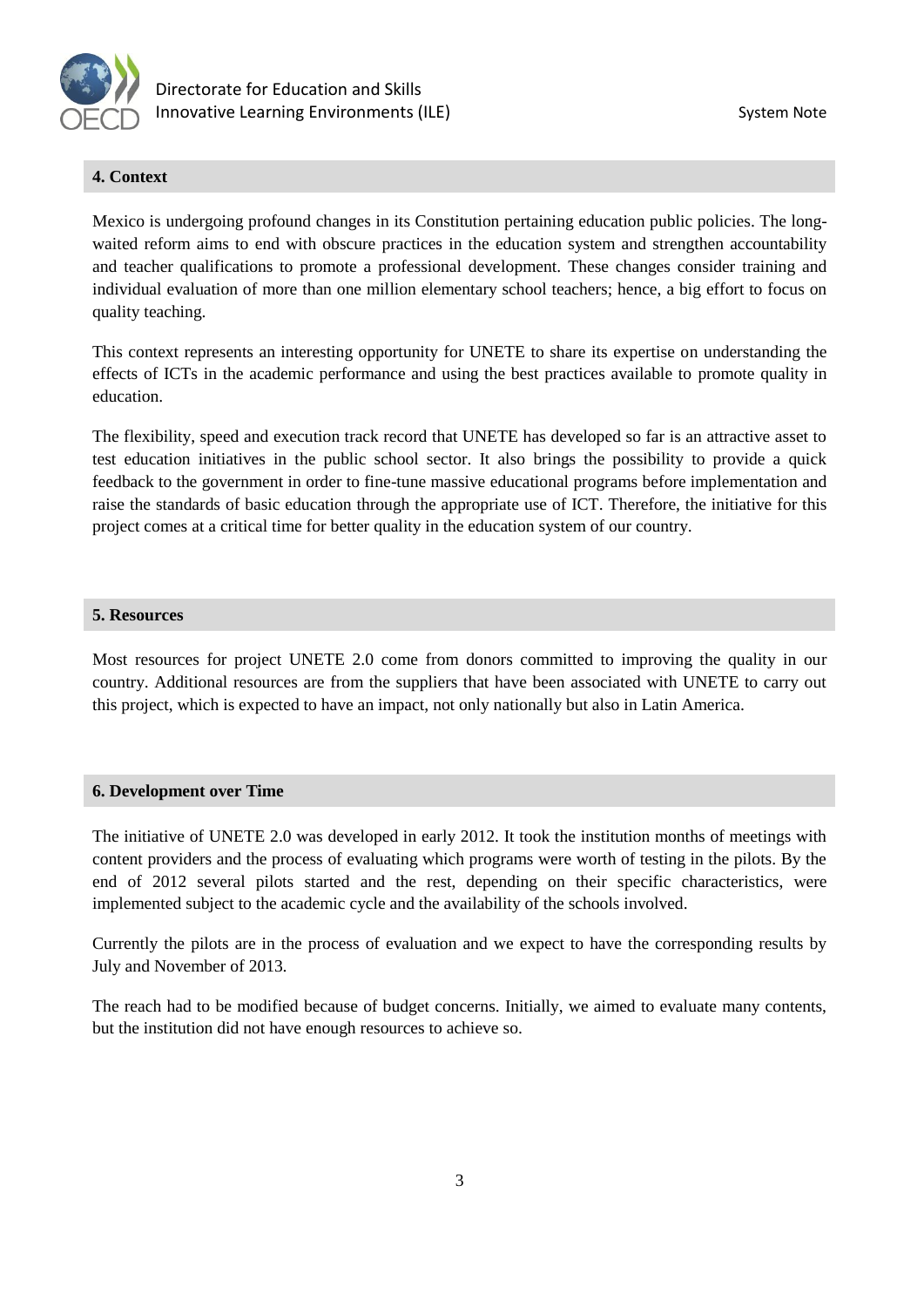

#### **7. Evidence of effectiveness and efficiency**

So far no reports we have produced with regards to the pilot programs, only qualitative observations diagnosis (both providers and expert's observations of students and school teachers in pilot schools). Quantitative results that respond to the objectives are going to be available by July and November this year.

However, it is worthwhile mentioning that in 2011 UNETE was evaluated by Filantrofilia, an association dedicated to assess and improve the performance of civil associations in Mexico. They determined that the social return on investment that UNETE achieves by equipping public schools was 22 Mexican Pesos for every peso. Moreover, an independent study from VALORA measuring the 2009-2010 academic cycle concluded that the schools supported by UNETE had an average grade in the ENLACE test (the Mexican version of the PISA examination) of 521, against 496 of the national average, an improvement of more than 5%.

#### **8. Success Factors**

A success factor of this project is the relevance that the Federal Government has given to the aim of improving the quality of education in our country. A second success factor is the partnership with other agencies to achieve a common goal of successful use of ICT in education. Finally a third success factor is the experience of our CIO who for many years has worked to the benefit of education, especially in the use of ICT.

#### **9. Tensions and impediments**

A first obstacle facing us is at the state level, where decision makers that we already knew through the relationship for several years (education leaders and directors of distance education), have been changed or replaced so start relationships has been a bit tedious and delayed the start of several pilots in some states. A second factor that we face is the fear of change by many school leaders and teachers who do not show up to training and do not follow the instructions properly.

#### **10. Sources**

The chart below includes the pilots, states and number of schools is in *Annex 1.*

You can check our page explaining the drivers: [www.comunidadunete.net](http://www.comunidadunete.net/)

You can also check the various webpages of the pilots for analysis: <http://www.vitaminaeducacion.com/>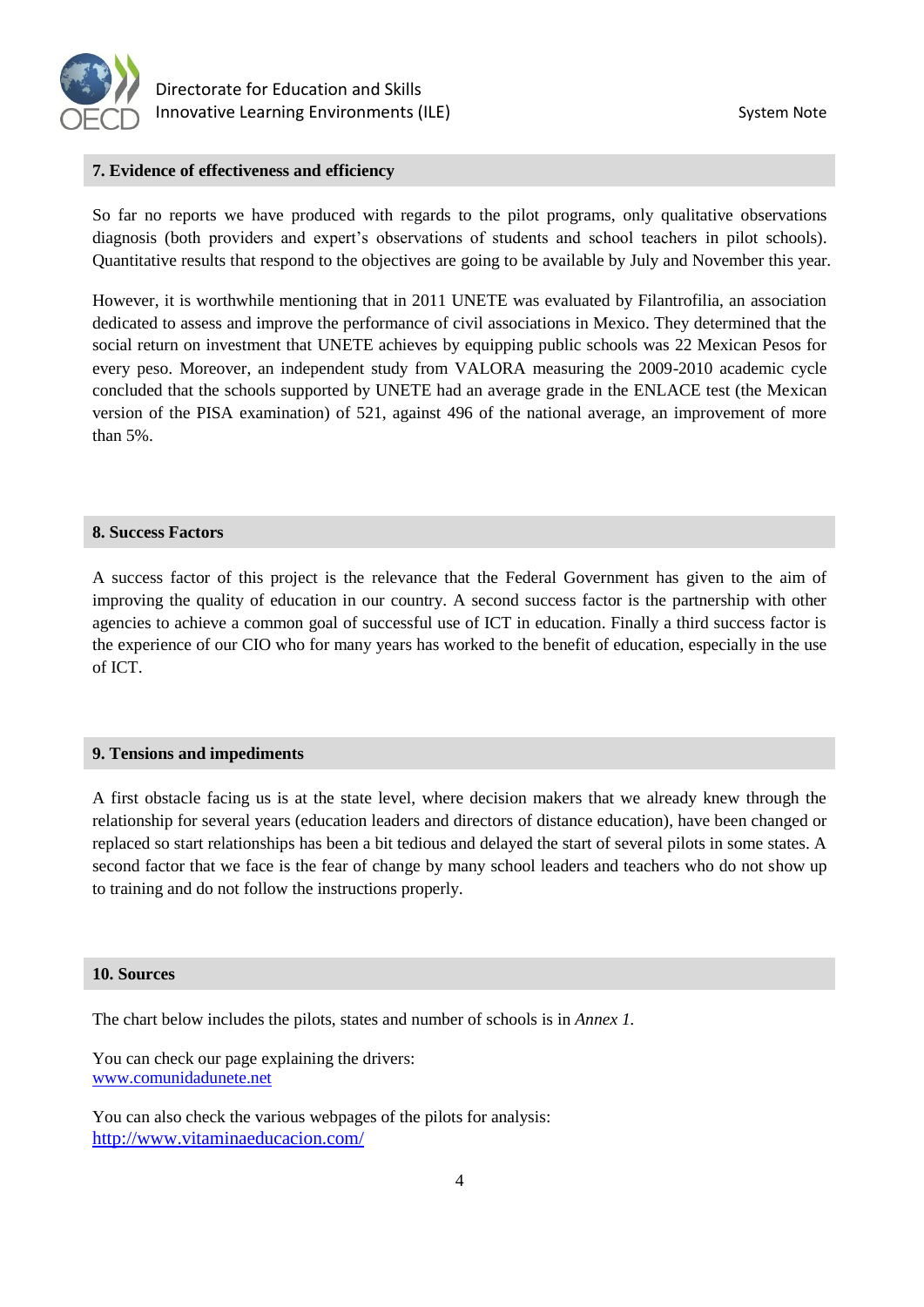

[http://www.grupoeducare.com](http://www.grupoeducare.com/)

<http://www.lexiumonline.com/>

<http://www.villaprendizaje.com/>

<http://www.tamsaac.com.mx/>

<http://www.readingcompanion.org/>

[www.brainpop.com.mx](http://www.brainpop.com.mx/)

[http://www.galileo2.com.mx](http://www.galileo2.com.mx/)